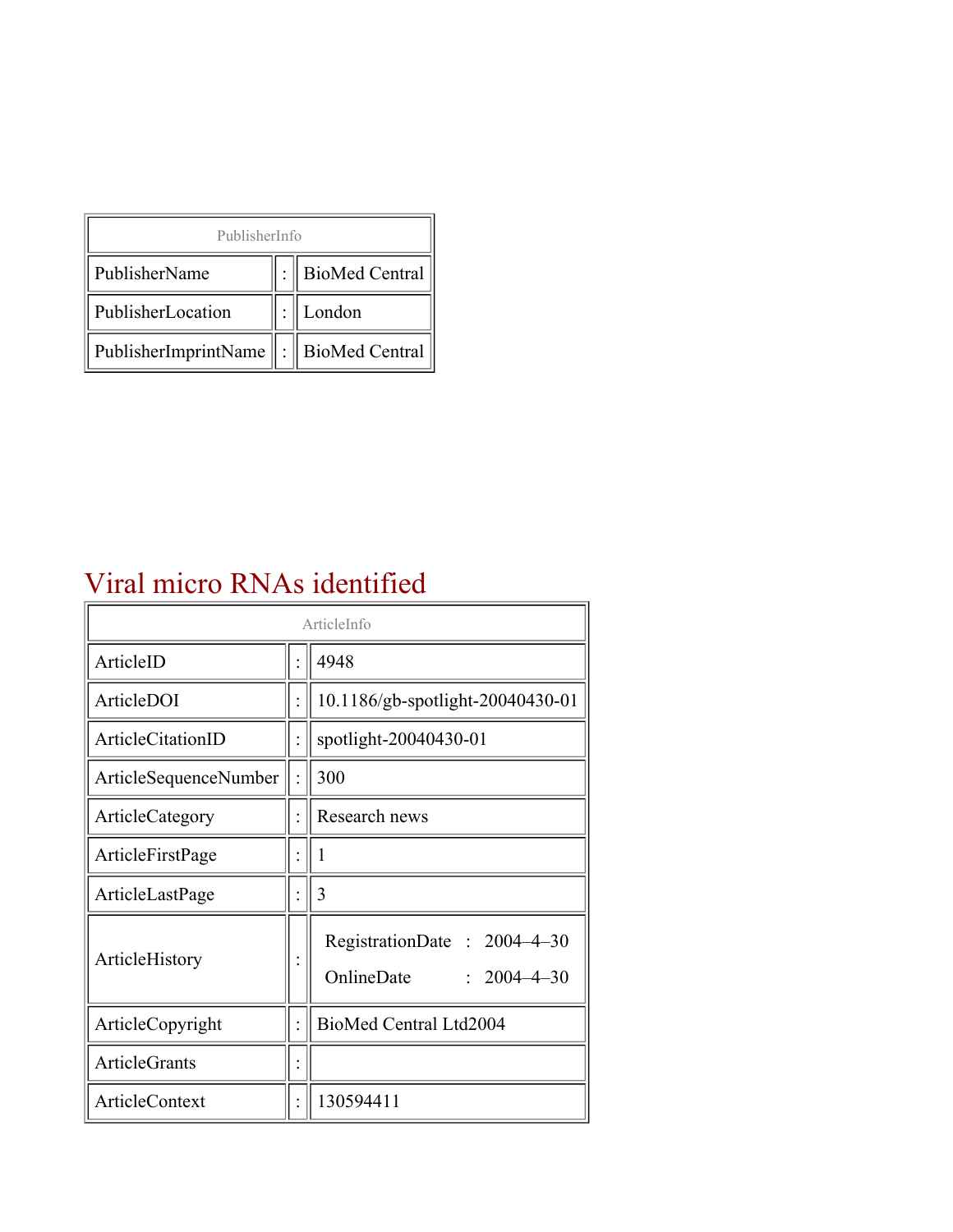## Cathy Holding **Email**: cathyholding@aol.com

A paper published in this week's [Science](#page-2-0) reports for the first time the identification of micro RNAs in the [Epstein-Barr virus](#page-2-1) (EBV) genome. The findings could explain previously puzzling mechanisms for infection, latency, and tumorigenesis in EBV, according to the paper's authors.

Micro RNAs are about 22 nucleotides in length and arise from defined genes to produce transcripts that typically form imperfect hairpin structures, said [James C. Carrington,](#page-2-2) director of the Center for Gene Research and Biotechnology at Oregon State University. They are precisely processed to yield a single micro RNA that targets *in trans* one or more genes for post-transcriptional negative regulation, said Carrington, who was not involved in the study.

In spite of having been intensively studied for years, five of the 80 genes in the genome of EBV - a DNA virus - have consistently been missed, said [Thomas Tuschl,](#page-2-3) from the laboratory of RNA Molecular Biology at the Rockefeller Institute and lead author on the study. "We found that the DNA virus - that shouldn't express any double-stranded RNA - had micro RNA genes. We only looked at one DNA virus, but it's probably the tip of the iceberg. I think that all the big DNA viruses use micro RNAs."

Computer predictions of the mRNA targets of the 5 micro RNAs included the tumor suppressor p53, retinoblastoma binding protein 3, transcription factor E2F1, and genes involved in the immune response, such as a BCL8 homolog and the ICOS ligand precursor, a gene expressed in B cells that activates the immune system, according to Tuschl.

The findings could also explain why EBV is linked to cancers such as Burkitt and Hodgkin lymphomas. "It is also possible that some of the [computer-predicted] targets appear to be modulators of growth control, and so, in part, the micro RNA is explaining how these growth dysregulations are taking place," Tuschl said.

Micro RNAs are known to be a highly conserved mechanism of regulation in animals and plants, according to [Sarah C. Hake](#page-2-4), director of the US Department of Agriculture Plant Gene Expression Center, Albany, Calif. "Plants that are 400 million years apart have the same micro RNA sequences," said Hake, who was not involved in the study. "They're not coding any protein, so the selection is really acting at the nucleotide level. People have found conserved micro RNA sequences in animals and humans and plants - and now they're also in viruses, so it's like in all life - maybe viruses are life too."

Micro RNAs are expressed quite well in latent infected cells, according to Carrington. Most EBV genes are not expressed in latent cells - one of the reasons that the virus becomes latent - with the exception of a few latent-associated transcripts. "What's even more interesting is that one of the micro RNAs, miR-BART2, has the potential to target one of the EBV genes that encodes a DNA polymerase," said Carrington.

"Degradation of that transcript could conceivably contribute to either the establishment or maintenance of latency," said Carrington.

Tuschl said that while computer-predicted targets for the micro RNAs lack experimental validation, they are likely to be correct because they are logical. "When you look at the frequency at what you hit,